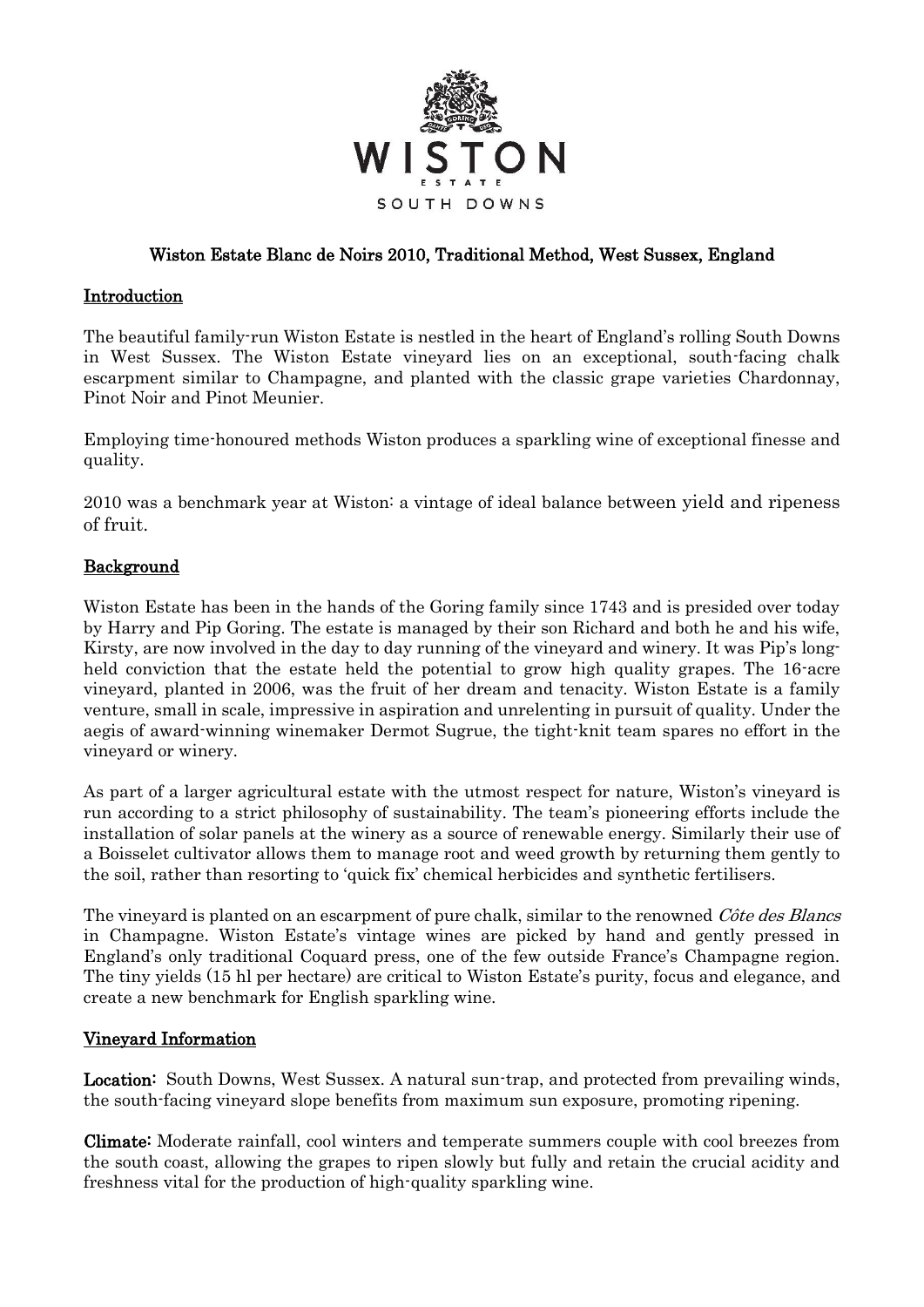Soils: Wiston's vineyard sits on an ancient chalk seam covered by a shallow layer (10-30 cm) of topsoil, an ideal growing medium. As in so many areas producing wines of outstanding quality, it is this chalky soil that is held to impart the complex flavours and structural elegance to the grapes and the wine itself.

Philosophy: Wiston Estate believes in sustainable viticulture, using natural methods to optimise health and balance in the vineyard. The vines require careful tending by hand, one by one, to ensure that the leaf canopy is optimised.

Harvest: carried out by hand by a team of skilled pickers in October 2010.

## Winemaking Details

Grape varieties: 100% Pinot Noir from Burgundy clones, planted in Wiston Estate's vineyard. These clones were chosen for their smaller grapes and resulting higher level of maturity.

Pressing: The grapes were pressed in a traditional, gentle Coquard basket press – as used in the Champagne region - to preserve the delicate fruit flavours and aromas in the juice. They are pressed as whole bunches.

Fermentation and maturation process: 100% of the grapes were fermented in a mixture of 5 and 6 year old Burgundy oak barrels with selected yeasts. Barrels are used to promote a gentle microoxygenation process, refining the mouthfeel and structure of the wine; there is no oak flavour imparted to the wine, due to the age of the barrels. The wine is rested on its lees for 9 months, bringing additional complexity of structure.

Due to the ideal ripeness of the fruit malolactic fermentation was blocked leaving the wine with natural malic 'energy'. This not only brought verve and focus to the final blend but also gives the wine fantastic ageing potential.

Bottling took place in July 2011, where the yeast and nutrients were added *(liqueur de tirage)* for the secondary fermentation in bottle.

The wine underwent a slow secondary fermentation and was kept on its side, under crown cap (sur lattes) at cool 11 degree temperatures for 5 years, while it matured and took on flavour and structure through the process of autolysis. Autolysis is one of the crucial processes in the production of high quality sparkling wines, imparting a unique combination of complex flavours and textural finesse (it is worth noting that Champagne must spend only 15 months on its lees compared to Wiston's goal of 3-5 years).

Current bottles were riddled and disgorged towards in July 2016. To preserve the wine's natural poise and balance, dosage was restrained, with only 9g/l required to complete the wine (NB: compare this to the standard Champagne 'Brut' dosage: typically 12g/l). A further 1 year's ageing in the cellar took place prior to release, to allow the flavours to marry.

#### Tasting Note

Made from 100% barrel-fermented Pinot Noir and aged on its lees for 5 years, with a further year in cellar before release. This very special, limited edition Blanc de Noirs 2010 is a favourite of ours. Coming from a benchmark year at Wiston, this rich and complex single vineyard wine is brimming with nectarines, strawberries and rhubarb, overlayed with delicious brioche, toasted hazelnut and savoury mineral notes. With its persistent stream of tiny bubbles and a long, fruitladen finish, we're very excited about this release.

*"Tangy, focused and complex, this is fine, bready and long, with subtle red fruits and a mouth-watering finish."* **Tim Atkin MW** Three Wine Men, May 2018